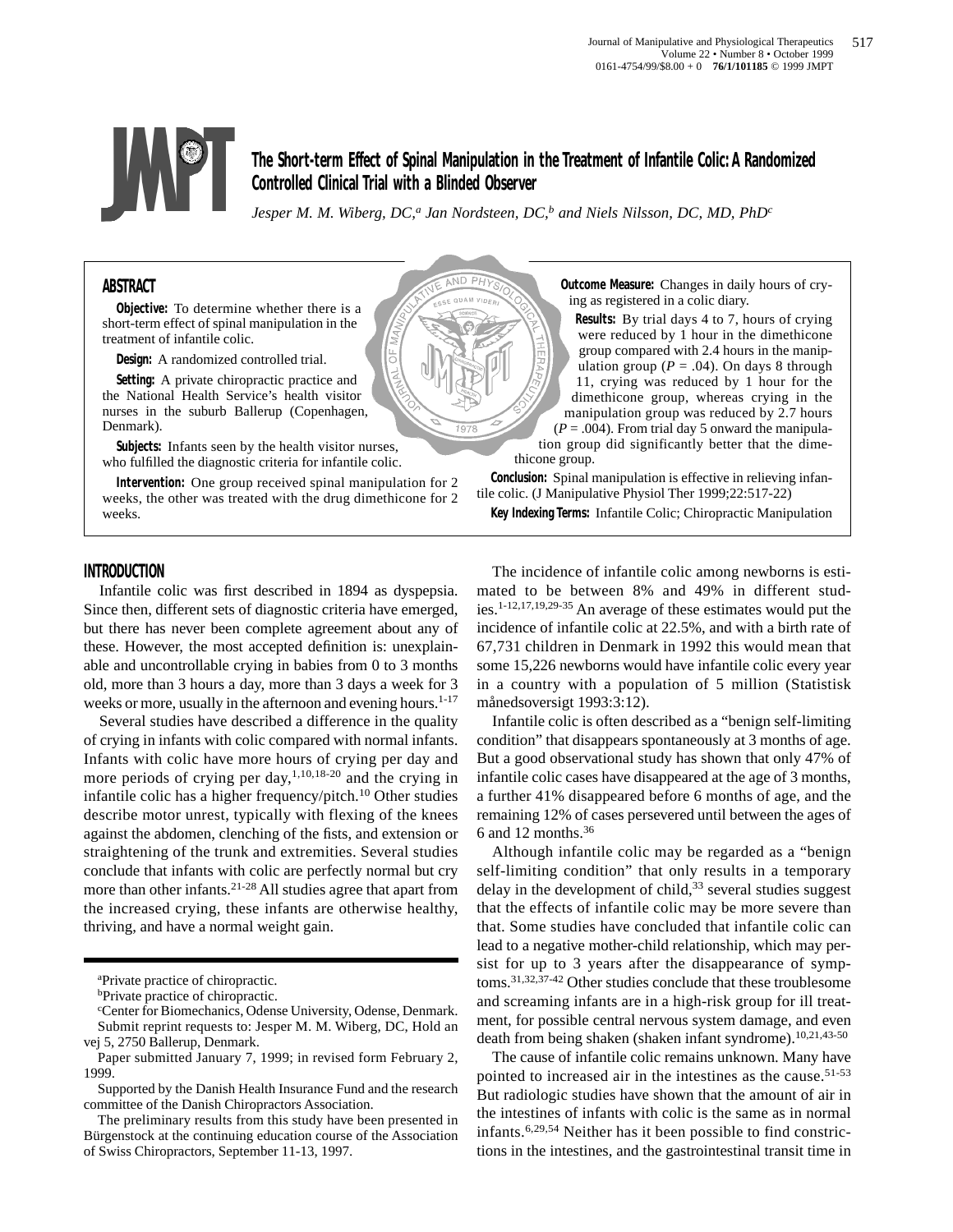infants with colic is also normal. Others have investigated levels of intestinal hormones, fecal analysis, intestinal microflora, markers of intestinal damage, or occult blood in the stools and hydrogen-ion concentration in the breath, but none of these studies have convincingly identified abnormalities in infants with colic.12,34,52,55-59

Various modes of delivery (cesarean section, vaginal extraction, or vacuum extraction) have also been studied, but no differences could be identified in the incidence of colic in infants delivered by these three modes.<sup>60,61</sup> Neither does the use of pudendal block, epidural analgesia, general anesthesia, or intravenous oxytocin seem to increase the risk of infantile colic.62

Numerous treatments for infantile colic have been advocated, but most of these, such as music and different sound or vibrations (car-simulating devices), have been shown to be without any effect.<sup>3,18,63,64</sup> Treatment with sucrose seems to have a generalized analgesic effect in infants and may therefore also help in infantile colic.65

Different medical treatments for infantile colic have also been used. Dicyclomine hydrochloride<sup>5,15,66</sup> was often used with some effect until the mid 1980s, when reports about serious side effects stopped this treatment.67-72 Gripe-water, alcohol, atropine, skopyl, phenobarbital, meperidine, homatropine, and merbentyl have also been used with more or less convincing results.29,31,73-77 Phenobarbital, homatropine, and alcohol have been studied in a double-blind design, which showed no effect compared with a placebo treatment,<sup>75</sup> and most other preparations have had serious side effects.78-82

One drug that is still used is dimethicone (Simethicone, Mylicon), and several good controlled studies have shown that this is no better than placebo treatment.3,67,72,83,84

Chiropractors and others have for many years manually treated infants with colic symptoms with apparently good results.4,7,30,60,61,85-90 The background for this has been the purely clinical observation that functional disturbances of the vertebral column may cause symptoms similar to those of infantile colic, and several studies seem to support this clinical observation.7,30,61,86-92

In 1985 a retrospective study was undertaken in Denmark on the chiropractic treatment of infantile colic,<sup>89</sup> and this was followed in 1989 by a prospective multicenter study.7 Both studies suggest that there seems to be a positive effect of spinal manipulation for infantile colic, but because none of these studies had a control group, it is impossible to assess whether the effect observed was significantly better than placebo.

This trial is a prospective, randomized controlled clinical trial with a blinded observer for the purpose of studying whether any effect exists beyond placebo from spinal manipulation in the treatment of infantile colic.

## **METHODS**

Participants were recruited from April 1994 to July 1996 by health visitor nurses from the National Health Service in the suburb of Ballerup (Copenhagen, Denmark). The first 50 infants who fulfilled the inclusion criteria and whose parents consented were invited to take part in the study. The inclusion criteria were as follows.

- 1. The age of the infant was 2 to 10 weeks.
- 2. The infant did not show symptoms that could be a sign of any other disease than infantile colic.
- 3. The infant had 1 or more violent spells of crying per day. These spells must be at least 3 hours long per day and must have been present at least 5 of the 7 previous days. Apart from the attacks of infantile colic, the infant must show normal behavior.
- 4. The infant must not suffer from any known past or present disease.
- 5. The infant must have an average weight gain of at least 150 g/wk.
- 6. The infant had to show typical colic behavior during the spells of crying (ie, motor unrest; often flexing knees against the abdomen; or extending the trunk, neck, and extremities).
- 7. During attacks the infant cannot (or only temporarily) be comforted by (a) being picked up, walked, or cradled; (b) change of diaper; (c) being offered a dummy.

Fulfillment of the inclusion criteria was ensured by the health visitor nurse administering a structured diagnostic interview, after which the health visitor nurse gave the parents the verbal and written information, as approved by the regional ethics committee (permit number KA 93235g). Those who gave their written consent entered the study.

The structured diagnostic interview administered by the health visitor nurse was also an "infantile colic behavior profile" that measured the parents' subjective evaluation of the severity. In addition, parents of all participants were asked to complete an infantile colic diary for the duration of the trial. The diary registered the following for each 24 hours.

- 1. The infants periods of being awake, sleeping, and crying
- 2. Bowel movements
- 3. Feeding patterns

This diary has been validated in previous studies as a reliable, objective recording of the infant's behavior and symptoms, which is important because the parents could not be blinded.1,3,19,22,23,84,93-95

After completing the diary for a 1-week baseline observation period, the health visitor nurse randomly assigned the participants into 2 treatment groups by the blinded drawing of a ticket.

Both treatment groups received counseling and advice on breast-feeding technique, mother's diet, air swallowing, feeding by bottle, burp technique, observation of the infant´s belly, stools and passing water, vomiting, eating and sleeping rhythm, and so forth as normally given to parents by the health visitor nurse.

In addition to the advice, 1 of the treatment groups was given dimethicone daily for 2 weeks as prescribed in the Danish PDR,<sup>96</sup> whereas the other treatment group was referred to a local chiropractor (J.M.M.W.) for spinal manipulation for a 2-week period. In practice, the 2-week treatment period varied in both groups between 12 and 15 days, thereby allowing for appointment scheduling problems around weekends and holidays.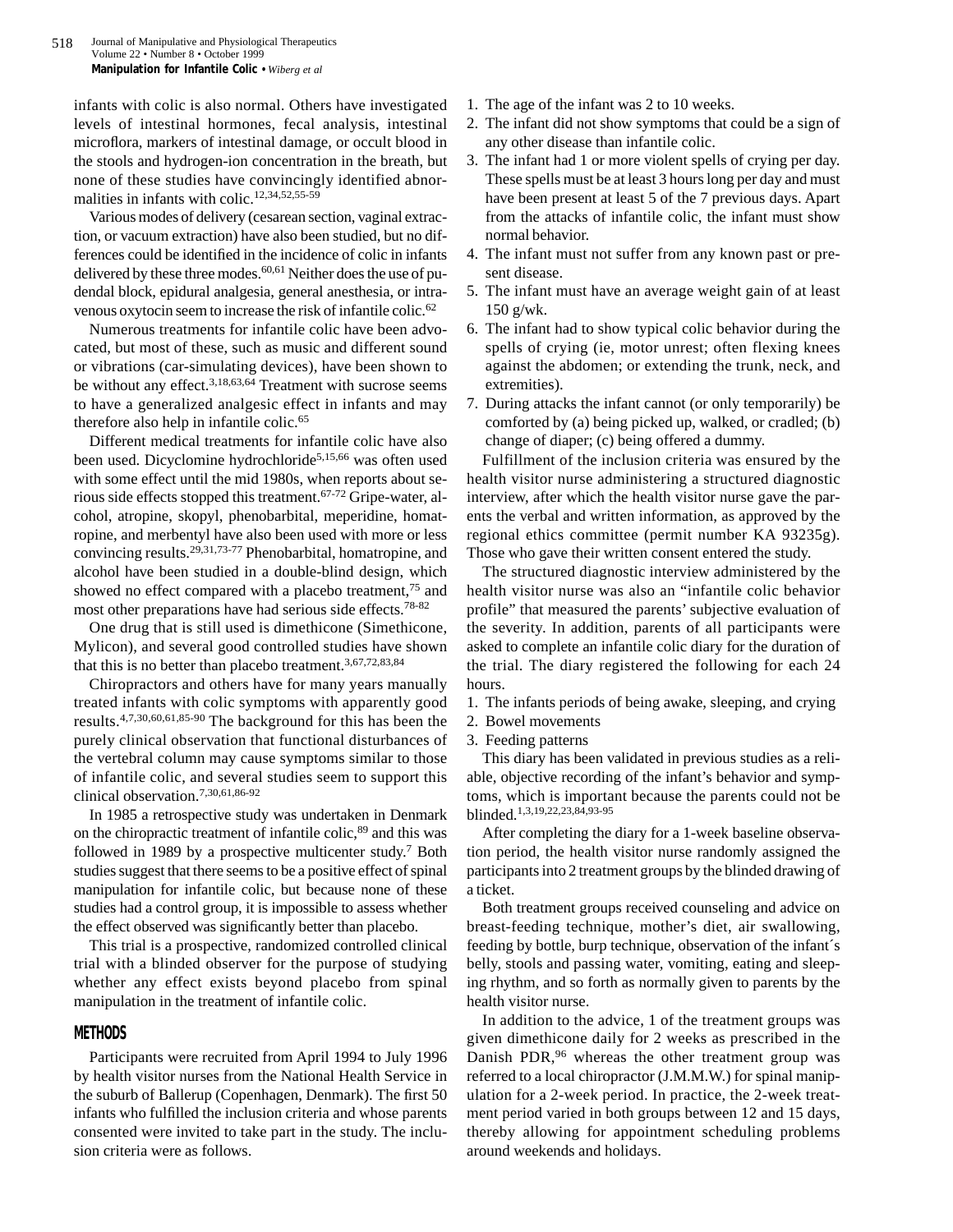**Table 1.** *Pretreatment characteristics of the 2 treatment groups from the infantile colic profile (*P *value given for the significance of any differences is based on unpaired* t *tests, unless otherwise noted)*

| Variable                                              | Dimethicone<br>group mean<br>$(\pm SE)$ $(n = 20)$ | Manipulation<br>group mean<br>$(\pm SE)$ $(n = 25)$ | Significance<br>of difference |
|-------------------------------------------------------|----------------------------------------------------|-----------------------------------------------------|-------------------------------|
| Mothers' age (yr)                                     | $27.9 (\pm 4.3)$                                   | $29.0 (\pm 3.9)$                                    | $P = .35$                     |
| Infants' age on entry<br>into trial (wk)              | 5.9 $(\pm .7)$                                     | 4.9 $(\pm .5)$                                      | $P = .26$                     |
| Age at colic debut<br>(wk)                            | $2.2 (\pm .3)$                                     | $1.2 (\pm .3)$                                      | $P = .02$                     |
| No. weeks with the<br>disorder on entry<br>into trial | 3.7 $(\pm .8)$                                     | 3.7 $(\pm .5)$                                      | $P = .98$                     |
| Hours of colic/day                                    | 5.2 $(\pm .7)$                                     | 4.3 $(\pm .3)$                                      | $P=.18$                       |
| Days without colic<br>the last week                   | $.35 \ (\pm .17)$                                  | .52 $(\pm .17)$                                     | $P = .49$                     |
| Birth weight $(g)$                                    | $3462 (\pm 129)$                                   | $3545 (\pm 11)$                                     | $P = .63$                     |
| Weight gain/week $(g)$                                | $235 (\pm 11)$                                     | 199 $(\pm 16)$                                      | $P=.08$                       |
| Birth (gestation week)                                | $39.6 (\pm .5)$                                    | 40.0 $(\pm .3)$                                     | $P = .50$                     |
| Duration of birth (h)                                 | $7.8 (\pm 1.2)$                                    | 11.1 $(\pm 2.2)$                                    | $P = .23$                     |
| Boy/girl ratio                                        | 9/11                                               | 16/9                                                | $P = .20 \, (\gamma^2)$       |
| No. older siblings                                    | .70 $(\pm .20)$                                    | .92 $(\pm .17)$                                     | $P = .41$                     |

At the end of the first treatment week and again at the end of the second treatment week the health visitor nurse administered the infantile colic behavior profile, registering the parents' subjective evaluation of change. Throughout the 2 treatment weeks the parents continued to fill in the diaries of infantile colic behavior. At the end of the 2-week treatment period all diaries and colic behavior profiles were interpreted by a blinded observer, who was unaware of the treatment administered to that infant.

For those infants who were randomly assigned to spinal manipulation, a routine case history was taken and physical examination performed, including motion palpation of the articulations of vertebral column and pelvis. Those articulations found to be restricted in movement were manipulated/mobilized with specific light pressure with the fingertips for a period of up to 2 weeks (3 to 5 treatment sessions) until normal mobility was found in the involved segments.7,30,61,85,86,88,89,92

The main outcome measure was the percent change within each child of the mean hours of infantile colic behavior per day as registered in the diaries.

# **RESULTS**

Fifty-seven parents of infants were interviewed for the study; 50 were recruited for the trial, 25 were randomly assigned to the dimethicone treatment and 25 to the spinal manipulation group. All 25 in the manipulation group completed 13 days of treatment compared with only 16 in the dimethicone group. Of the 9 dropouts in the dimethicone group, 5 dropped out before the first week's diary was handed in, and therefore we have no objective registration of hours of crying for those 5 subjects. However, for 4 of the 5 we have the mothers subjective evaluation in the infantile colic behavior profile from the end of week 1. In this, 2 described the condition as "worsened" and 2 as "much worsened." All data from those 5 have been omitted from the

**Table 2.** *On the basis of information from the diaries, the mean daily hours of infantile colic in the pretreatment baseline observation period and changes in daily hours of infantile colic after the start of treatment (statistical significance of differences between the 2 treatment groups is given as* P *values from unpaired* t *tests)*

| Variable                                                                | Dimethicone<br>group mean<br>$(\pm SE)$ | Manipulation<br>group mean<br>$(\pm SE)$ | Significance<br>of difference |
|-------------------------------------------------------------------------|-----------------------------------------|------------------------------------------|-------------------------------|
| Pretreatment colic<br>$(h/day) (n = 45)$                                | 3.4 $(\pm .4)$                          | 3.9 $(\pm .4)$                           | $P = .28$                     |
| Change in colic (h/day)<br>from pretreatment to<br>days 0-3 $(n = 43)$  | $-1.0 \ (\pm .5)$                       | $-1.6 (\pm .4)$                          | $P = 37$                      |
| Change in colic (h/day)<br>from pretreatment to<br>days 4-7 $(n = 42)$  | $-1.0 (\pm .6)$                         | $-2.4 (\pm .4)$                          | $P = 0.04$                    |
| Change in colic (h/day)<br>from pretreatment to<br>days 8-11 $(n = 40)$ | $-1.0 (\pm .4)$                         | $-2.7 (\pm .3)$                          | $P = .004$                    |

analysis, leaving 20 in the dimethicone group. Of these, a further 3 dropped out on day 7 because of worsening. One had other treatment at the same time as dimethicone and was excluded from the trial.

The pretreatment characteristics of the 2 treatment groups, as stated in the infantile colic profile representing the mothers subjective perception, are given in Table 1. It is noted that before the start of treatment the 2 groups only differed significantly with respect to the age when infantile colic began, specifically 1.2 weeks of age for the manipulation group versus 2.2 weeks for the dimethicone group.

Table 2 lists the mean number of hours with colic per day before treatment and the change in mean daily hours of colic after the start of treatment in the 2 treatment groups on the basis of information from the infantile colic diaries representing an objective registration. Results have been averaged into blocks of 4 days to minimize the effect of random day-to-day variation. The reduction in daily hours of infantile colic is significantly greater in the spinal manipulation group from days 4 to 7 onward.

The percentile change in daily hours of infantile colic is graphically illustrated for each of the 2 treatment groups as mean percent change for each child (Fig 1). The error bars  $\pm 1$  SE drawn in that graph show that the 2 groups differ significantly from treatment day 5 onward in that the reduction in hours with infantile colic is significantly greater in the manipulation group at a .05 significance level.

After trial day 12 (13 days after the start of treatment on day 0), the number of missing records became too large to allow any statistical analysis. Apart from the 9 dropouts already mentioned, this was caused by practical scheduling problems, as described earlier.

As part of the examination, the entire spine was motion palpated and this could be regarded as equivalent to mobilization. The restrictions of motion that were treated were primarily in the upper and midthoracic area, but in addition some lower thoracic and lumbar motion segments were treated. The mean number of treatment sessions was 3.8.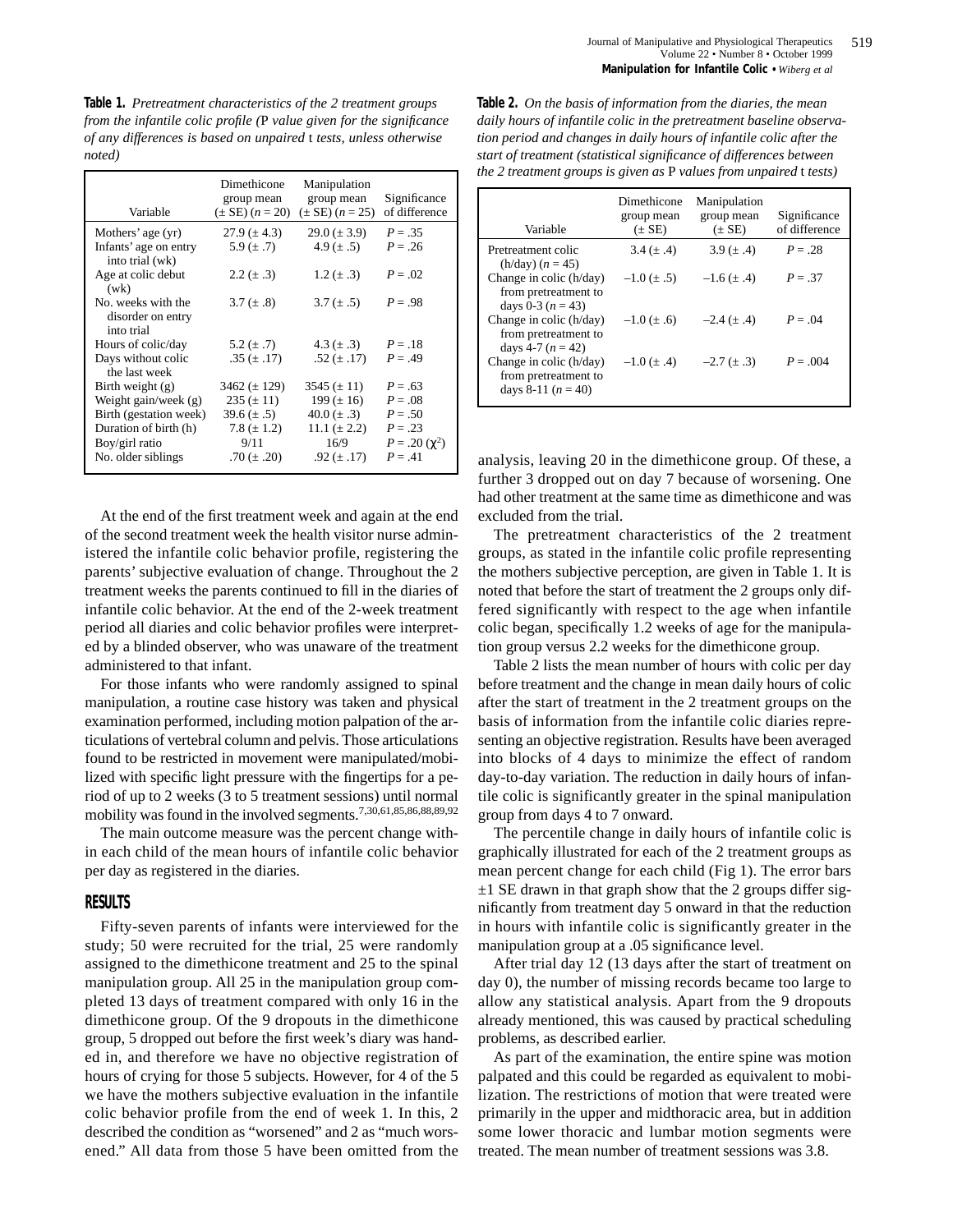

**Fig 1.** *Graph showing the percentile reduction in daily hours with infantile colic before and after the start of treatment on day 0. Circles represent the manipulation group, triangles the dimethicone group. The error bars (1 SE) show that from day 5 onward the two groups differ significantly.*

#### **DISCUSSION**

When we compare our results with those of the only other prospective trial on spinal manipulation in the treatment of infantile colic, $7$  we see that the results are virtually identical for our manipulation group. In the previous trial, mean daily hours with colic were reduced by 66% on day 12 of the trial, and in our trial we saw a reduction of 67% on day 12 in the manipulation group, whereas our dimethicone group only had a reduction in daily hours with colic of 38% by day 12. These similarities strengthen the conclusion that a positive effect of spinal manipulation exists in the treatment of infantile colic. These strong similarities perhaps also suggest that we may be dealing with an underlying anatomic/physiologic disease mechanism rather than a psychosocial one, but that remains to be clarified.

Initially we planned to have a baseline observation period of 7 days, but soon after the start of the project we had to revise this to 4 days because the families demand for fast action was too strong. If we had upheld the 7-day baseline observation period, it would have been difficult to recruit a sufficient number of participants because parents would have sought help elsewhere. The problem is understandable in retrospect because families of infants with colic are under a tremendous psychologic strain, as anyone with infantile colic experience will appreciate. We do not think that reducing the length of the baseline observation period has any effect on the validity of the results because this was the same for both treatment groups.

We would also have liked a longer follow-up period, but once again families with small infants are busy families (colic or not). It was our impression, that it would not have been possible to keep those participants who still had colic in the trial much longer, whereas those who were helped by the treatment would want to get on with normalizing their family lives. The result of a longer follow-up period would thus have been an unacceptably high number of dropouts. Furthermore, in the previous trial on spinal manipulation in the treatment of infantile colic, they had a follow-up at 4 weeks but found that the reduction in crying was clearly within the first 14 days, and no significant change occurred in the last 2 weeks of follow-up.7

The pretrial characteristics of the 2 treatment groups show only 1 significant difference. The age of the infant when colic started was 2.2 weeks in the dimethicone group compared with 1.2 week in the manipulation group ( $P = .02$ ), and this could potentially be a problem. If infantile colic tends to disappear spontaneously after a given number of weeks, the difference could have meant that infants in the manipulation group might be more likely to experience spontaneous alleviation of symptoms than those in the dimethicone group, and this could be the reason for the observed effect. But because the age of the infant on entry into the trial also has the same 1-week difference in age and because both groups on entry had infantile colic for 3.7 weeks, this could not have been the reason for the observed difference.

If, on the other hand, infantile colic tends to stop spontaneously at a given age, then the 1-week age difference would instead have favored a higher rate of spontaneous disappearance in the dimethicone group, and this was not evident. So even if the difference in age on debut of symptoms was statistically significant, it did not affect the validity of our results.

There were 9 dropouts in the dimethicone group and none in the manipulation group. This could be interpreted as a sign of parents' bias against dimethicone, but inspection of the data in the last infantile colic profile completed before dropout show clearly that for all where information is available, the dropout was due to a genuine worsening of symptoms and not parents' bias. By excluding data from the dropouts, we are excluding more severe cases from the dimethicone group, and this has the effect of making that group appear better that it actually was. Thus we are introducing a serious bias against showing an effect of spinal manipulation, and despite this the manipulation group did significantly better.

Spinal manipulation is normally used in the treatment of musculoskeletal disorders, and the results of this trial leave open 2 possible interpretations. Either spinal manipulation is effective in the treatment of the visceral disorder infantile colic or infantile colic is, in fact, a musculoskeletal disorder, and not, as normally assumed, visceral. This study does not address this issue.

# **CONCLUSION**

Spinal manipulation has a positive short-term effect on infantile colic.

# **ACKNOWLEDGMENTS**

We thank Birthe Hamann and the health visitor nurses, in particular Susanne Stage, in Ballerup and Ledøje-Smørum for their invaluable assistance.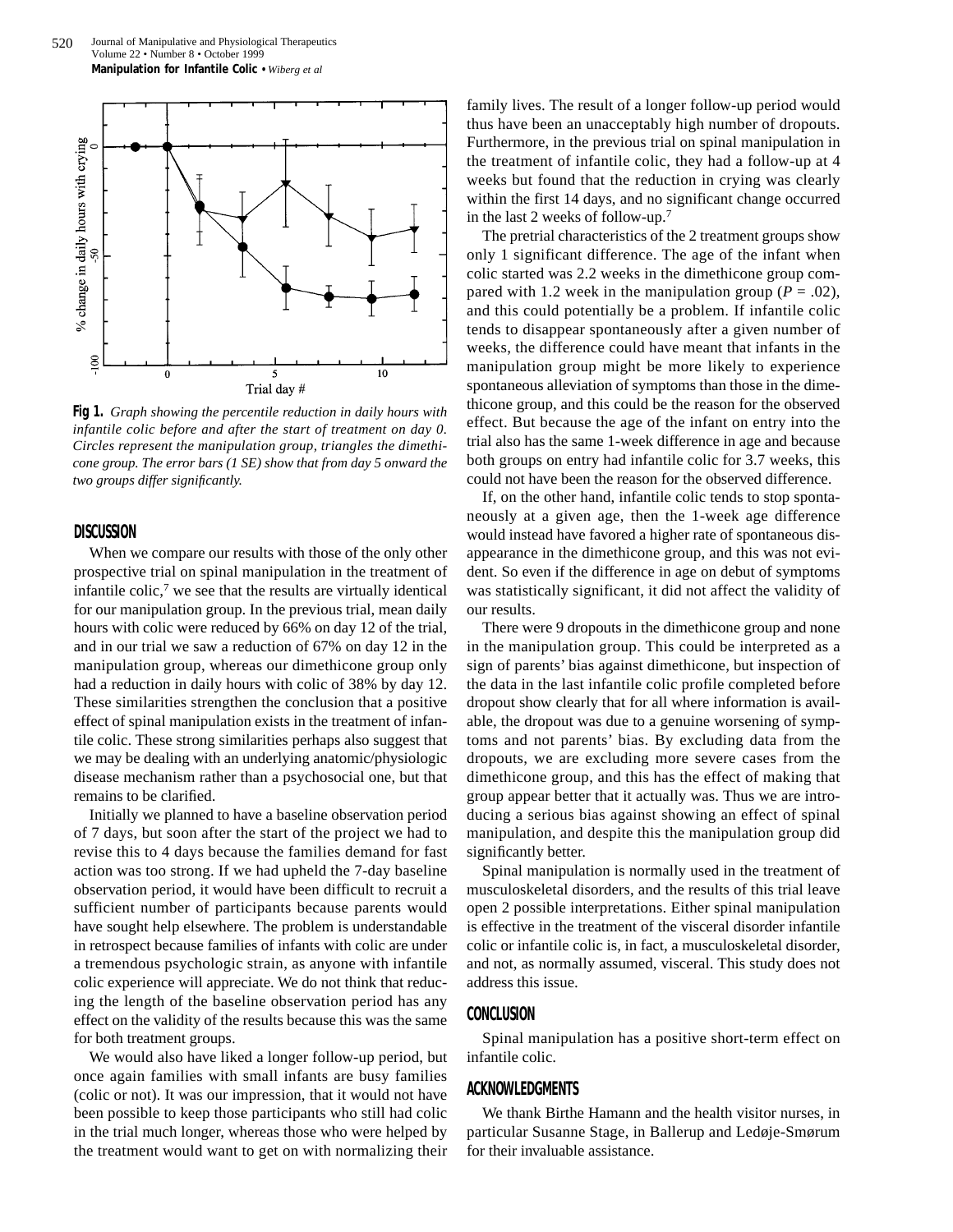## **REFERENCES**

- 1. Barr RG, Rotman A, Yaremko J, Leduc D, Francoeur TE. The crying of infants with colic: a controlled empirical description. Pediatrics 1992;90:14-21.
- 2. Becker N. Mylicon drops in the treatment of infant colic. Clin Ther 1988;10:401-5.
- 3. Danielsson B, Hwang P. Vibroakustisk behandling vid spädbarnskolik saknar effektVibroacoustic treatment of infants with colic has no effect. Läkartidningen 1989;86:1985-6.
- 4. Høgdall CK. Kolik I spædbarnsalderen. Mdrskrft.prk.lægerning 1987;65:11-7.
- 5. Hwang CP. Dicyclomine hydrochloride in infantile colic. BMJ 1985;291:1014.
- 6. Illingworth RS. Three months' colic. Arch Dis Child 1954; 29:165-74.
- 7. Klougart N, Nilsson N, Jacobsen J. Infantile colic treated by chiropractors: a prospective study of 316 cases [see comments]. J Manipulative Physiol Ther 1989;12(4):281-8.
- 8. Klug BH. Rektaleksploration ved spædbarnskolik Rectal exploration in infantile colic [letter]. Ugeskr.læger 1988; 150(32):1939.
- 9. Larson K, Ayllon T. The effects of contingent music and differential reinforcement on infantile colic. Behav Res Ther 1990; 28:119-25.
- 10. Lester BM, Boukydis CFZ, Garcia-Coll CT, Hole WT. Colic for developmentalists. Symposium on infantile colic. Infant Ment Health J 1990;11:320-33.
- 11. Lothe L, Lindberg T. Cow's milk whey protein elicits symptoms of infantile colic in colicky formula-fed infants: a doubleblind crossover study. Pediatrics 1989;83:262-6.
- 12. Lothe L, Ivarsson S-A, Ekman R, Lindberg T. Motilin and infantile colic. A prospective study. Acta Pediatr Scand 1990; 79:410-6.
- 13. Lothe L, Lindberg T, Jakobsson I. Macromolecular absorption in infants with infantile colic. Acta Pediatr Scand 1990;79:417-21.
- 14. O'Donovan JC. Infantile colic, or what to do until the fourth month comes. Pediatr Comp Ther 1980;6(12):9-12.
- 15. Weissbluth M, Christoffel KK, Davis AT. Treatment of infantile colic with dicyclomine hydrochloride. J Pediatr 1984; 104(6):951-5.
- 16. Weissbluth M, Green OC. Plasma progesterone concentrations in infants: relation to infant colic. J Pediatr 1982;103(2):935-6.
- 17. Wessel M, Cobb J, Jackson E. Paroxysmal fussing in infancy, sometimes called colic. Pediatrics 1954;14:421-34.
- 18. Geertsma MA, Hyams JS. Colic: a pain syndrome of infancy? Pediatr Clin North Am 1989;36(4):905-19.
- 19. Lykke K. Uro-og grædemønster hos normale danske spædbørn med og uden kolik. The patterns of anxiety and crying among normal Danish infants with and without colic. Ugeskr.læger 1990;152:3069-72.
- 20. Lehtonen L, Korvenranta H. Infantile colic. Seasonal incidence and crying profiles [see comments]. Arch Pediatr Adolesc Med 1995;149(5):533-6.
- 21. Barr RG. The colic enigma: prolonged episodes of a normal predisposition to cry. Infant Ment Health J 1990;11:340-8.
- 22. Barr RG, McMullan SJ, Spiess H, et al. Carrying as colic "therapy": a randomized controlled trail. Pediatrics 1991;87:623-30.
- 23. Barr RG, Kramer MS, Pless IB, Boisjoly C, Leduc D. Feeding and temperament as determinants of early infant crying/fussing behavior. Pediatrics 1989;84:514-21.
- 24. Carey WB. Colic: Exasperating but fascinating and gratifying. Pediatrics 1989;84:568-9.
- 25. Forsyth BW, Leventhal JM, McCarthy PL. Mother's perceptions of problems of feeding and crying behaviors: a prospective study. Am J Dis Child 1985;139:269-72.
- 26. Forsyth BW, Leventhal JM, McCarthy PL. Problems of early infancy, formula changes, and mother's beliefs about their infants. J Pediatr 1985;106(6):1012-7.
- 27. Taubman B. Parental counseling compared with elimination of cow's milk or soymilk protein for the treatment of infantile colic syndrome: a randomized trail. Pediatrics 1988;81:756-61.
- 28. Woodham C. The mystery behind colic. Community Outlook 1990, April:19-22.
- 29. Jorup S. Colonic hyperperistalsis in neurolabile infants. Thule trykkeri: Stockholm; 1952.
- 30. Munck LK, Hoffmann H, Amtoft Nielsen A. Kiropraktorbehandling af børn i første leveår (Incidens og henvendelssesårsager). Ugeskr.læger 1988;150:1841-4.
- 31. Rubin SP, Prendergast M. Infantile colic: incidence and treatment in a Norfolk community. Child Care Health Dev 1984; 10(4):219-26.
- 32. Shaver BA. Maternal personality and early adaptation as related to infantile colic. Psychological aspects of a first pregnancy. New York: Rawen Press; 1974. p. 209-15.
- 33. Sloman J, Bellinger DC, Krentzel CP. Infantile colic and transient development lag in the first year of life. Child Psychiatry Hum Dev 1990;21(1):25-36.
- 34. Thomas DW, McGilligan K, Eisenberg LD, Lieberman HM, Rissman EM. Infantile colic and type of milk feeding. Am J Dis Child 1987;141:451-3.
- 35. Weissbluth M. Infantile colic and near-mis sudden infant death syndrome. Med Hypotheses 1981;7(9):1193-9.
- 36. Hide DW, Guyer BM. Prevalence of infantile colic. Arch Dis Child 1983;57(7):559-60.
- 37. Gillies C. Infant colic: Is there anything new? J Pediatr Health Care 1987;1(6):305-12.
- 38. Raiha H, Lehtonen L, Korhonen T, Korvenranta H. Family life 1 year after infantile colic. Arch Pediatr Adolesc Med 1996; 150(10):1032-6.
- 39. Keefe MR, Kotzer AM, Froese-Fretz A, Curtin M. A longitudinal comparison of irritable and nonirritable infants. Nurs Res 1996;45(1):4-9.
- 40. Rautava P, Lehtonen L, Helenius H, Sillanpaa M. Infantile colic: child and family three years later. Pediatrics 1995;96(1 Pt 1):43-7.
- 41. Lehtonen L, Korhonen T, Korvenranta H. Temperament and sleeping patterns in colicky infants during the first year of life. J Dev Behav Pediatr 1994;15(6):416-20.
- 42. Keefe MR. Irritable infant syndrome: theoretical perspectives and practice implications. ANS Adv Nurs Sci 1988;10(3):70-8.
- 43. Caffey J. On the theory and practice of shaking infants. Am J Dis Child 1972;124:161-9.
- 44. Caffey J. The whiplash shaken infant syndrome. Pediatrics 1974;54:396-403.
- 45. Frodi AM. Contributions of infant characteristics to child abuse. Am J Ment Defic 1981;85:341-9.
- 46. Hunziker UA, Barr RG. Increased carrying reduces infant crying: a randomized controlled trial. Pediatrics 1986;77:641-8.
- 47. Nielsen G. Tre måneders kolik kan helbredes. Månedsskr: Prak Lægegern; 1990. p. 809-16.
- 48. Pinyerd BJ, Zipf Bw. Colic: idiopathic, excessive, infant crying. J Pediatr Nurs 1989;4(3):147-61.
- 49. Schmitt BD. Seven deadly sins of childhood: advising parents about difficult developmental phases. Child Abuse Neglect 1987;11(3):421-32.
- 50. Lund AM, Sandgren G, Knudsen FU. Shaken baby syndrome: ruskede børn. Ugeskr.læger 1998;160(46):6632-7.
- 51. Fjeldmark T, Rasmussen LB. Kolikbørn kan hjælpes: De skal have nogle bank! Vores Børn 1991;3:10-2.
- 52. Illingworth RS. Common symptoms of disease in children. 9th ed. London: Blackwell Scientific Publications; 1988. p. 109-10.
- 53. Ståhlberg MR. Infantile colic: occurrence and risk factors. Eur J Pediatr 1984;143:108-11.
- 54. Klug, BH. Behandling af spædbarnskolik: en kritisk kommentar. Månedsskr: Prakt Lægegern; 1991. p. 275-6.